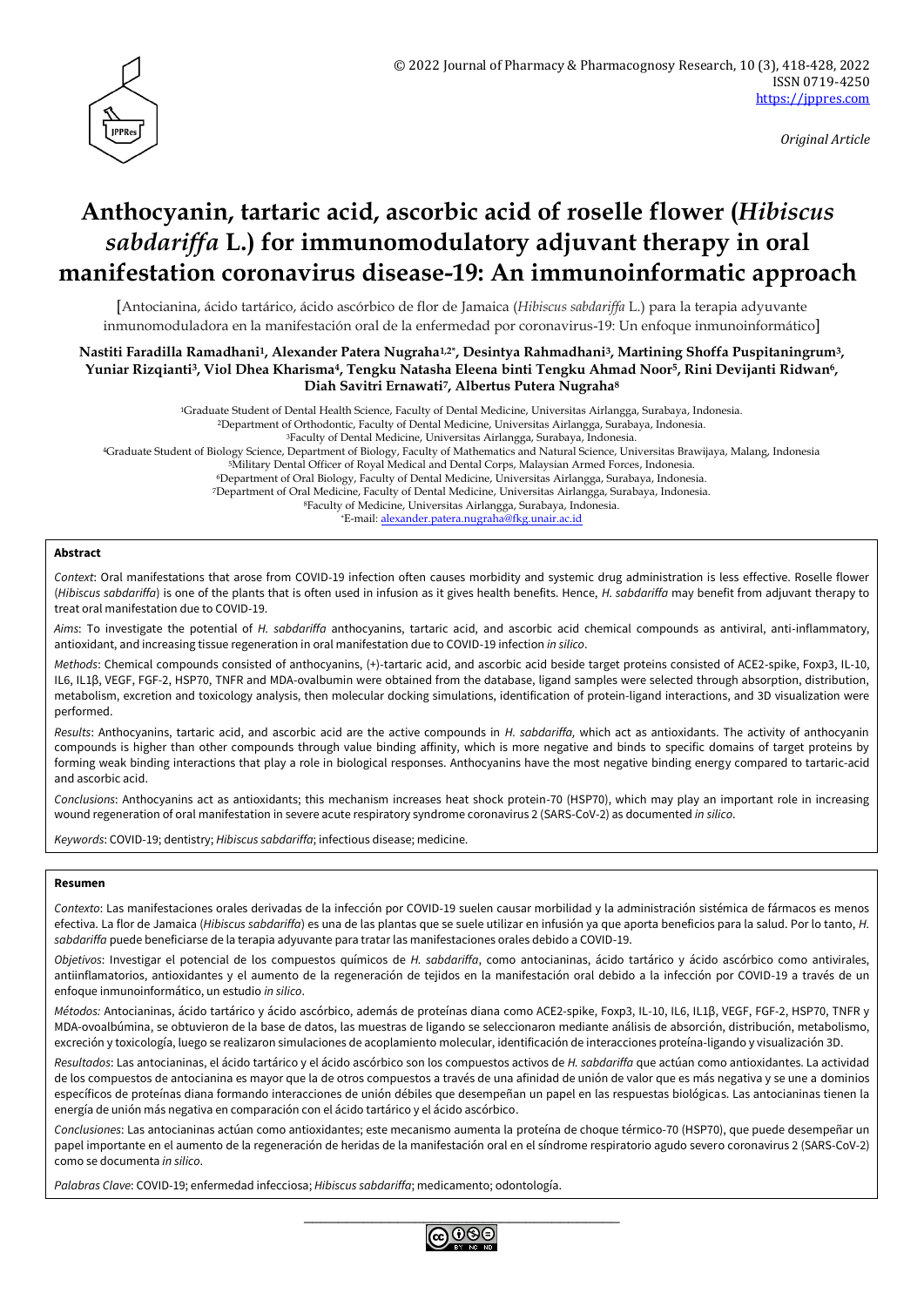ARTICLE INFO Received: November 23, 2021. Received in revised form: January 22, 2022. Accepted: January 25, 2022. Available Online: February 6, 2022.

## **INTRODUCTION**

Coronavirus disease 2019 (COVID-19) is a disease that has occurred since late 2019 in Wuhan, Hubei Province, China, caused by severe acute respiratory syndrome coronavirus 2 (SARS-CoV-2) (WHO, 2021). Indonesia ranks 16th globally and 4th in Asia in the number of COVID-19 cases (WHO, 2021). The most common symptoms found in COVID-19 patients are dry cough, fever, and shortness of breath; however, it may vary in patients. Dentists play an important role in examining and managing oral manifestations of COVID-19 found on intraoral examination (Iranmanesh et al., 2021).

Many drugs, such as remdesivir, chloroquine, and hydroxychloroquine, are currently used to treat COVID-19 patients (Gani et al., 2021). A poorly understood immune malfunction has resulted in an uncontrolled inflammatory response, which has been the hallmark of severe COVID-19 illness. Previous research using cytometric and transcriptome profiling indicated a unique regulatory T cells (Tregs) profile in severe COVID-19 patients, with a rise in Treg proportions and intracellular levels of the lineage-defining transcription factor forkhead box P3 (FoxP3), which was linked to poor outcomes. Tregs may play sinister roles in COVID-19, inhibiting antiviral T cell responses during the disease's severe phase and acting as a direct pro-inflammatory factor (Galvan-Pena et al., 2020). Interleukin (IL) IL-6 levels are considerably higher in COVID-19 patients and are related with poor clinical outcomes. Inhibiting IL-6 may be a unique therapeutic target for controlling dysregulated host responses in COVID-19 patients (Coomes and Haghbayan, 2020). The development of COVID-19 has been linked to dysregulation of IL-1β and IL-6 responses but not cytokine transcripts themselves, especially in the nasopharynx and blood. However, it is not linked with COVID-19 disease severity, length of stay, or death. The transcriptional response modules for IL-1β and IL-6 give a dynamic readout of functional cytokine activity *in vivo*, which aids in quantifying the biological effects of immunomodulatory therapy in COVID-19 (Bell et al., 2021).

Besides, there was an increase in tumor necrosis factor-α (TNF-α) levels in COVID-19 patients. Thus, this condition leads to neutrophil chemotaxis in the oral mucosa and develops into aphthous lesions. The inflammatory response in COVID-19 patients is im-

proved with immunoregulation when the inflammation takes place and is considered as a potential therapy for the oral manifestations of COVID-19 (Diaz Rodriguez et al., 2020; Iranmanesh et al., 2021).

Levels of vascular endothelial growth factor (VEGF) and fibroblast growth factor-2 (FGF-2) in COVID-19 patients dramatically rise with disease severity (Smadja et al., 2021). VEGF, a key factor in angiogenesis, can stimulate endothelial cell migration and proliferation, resulting in tissue regeneration (Diomede et al., 2020). On the other hand, VEGF has been linked to inflammation and the pathophysiology of vasculitic diseases. Increased VEGF expression in oral aphthous lesions in connection with a cluster of differentiation (CD) CD34 positivity may indicate a role for VEGF in the development of these vasculitic lesions. VEGF may be involved in the progression of oral aphthous lesions (Yalçin et al., 2006). FGF-2 is a crucial angiogenesis mediator that is required for proper reproduction and wound repair. FGF-2 promotes angiogenesis by attaching to heparin sulfate proteoglycan as well as a tyrosine kinase receptor. FGF-2 promotes cell attachment via interactions with two FGF receptor-1 isoforms as well as extracellular matrix or cell-associated heparin sulfate proteoglycans (Plum et al., 2004). Previous research found that FGF-2 paste is effective in relieving ulcer pain and encouraging healing without causing severe adverse effects in the treatment of mild recurring aphthous stomatitis (Jiang et al., 2013).

Cytokine storm has an important role in the pathophysiology of COVID-19. The link between inflammation and oxidative stress has been extensively established. Malondialdehyde (MDA), an oxidative stress measure, is considerably higher in COVID-19 patients. This might have a crucial role in disease development mechanisms. Patients with COVID-19 may benefit from methods for lowering or avoiding peroxidation, such as the use of an antioxidant substance (Mehri et al., 2021). Oxidative stress is causing an increase in heat shock proteins (HSPs) expression. HSPs are intracellular proteins that function as molecular chaperones in protein folding and intracellular protein trafficking. Oxidative stress is causing an increase in HSP expression. A relative deficit of heat shock response (HSR) is one of the unique preexisting comorbidities linked with severe COVID-19 infection. A lack of adequate HSR has been indicated to be the likely underlying etiology for the poor prog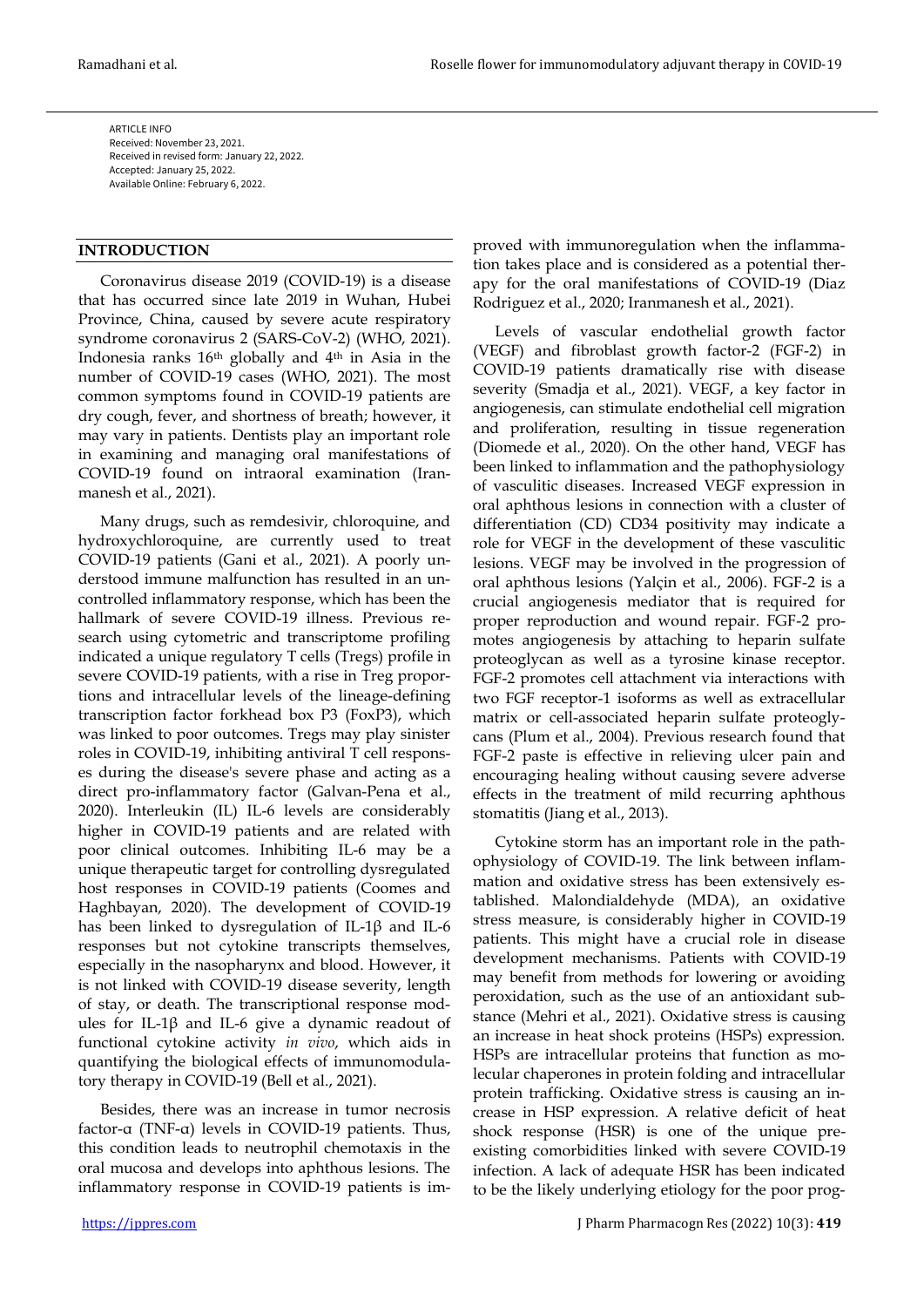nosis, and it is also suspected in groups at high risk of COVID-19 mortality (Heck et al., 2020; Danladi and Sabir, 2021).

Necroptosis, a caspase-independent programmed apoptosis, is critical in the course of a number of inflammatory diseases. Necroptosis is also implicated in the extracellular exposure of numerous damageassociated molecular patterns (DAMPs), including HSPs, which leads to inflammation. Endocytosed or intracellular HSP70 is presented by major histocompatibility complex (MHC)-II molecules and, in the absence of proper co-stimulation, leads to the expansion of tolerogenic or Treg responses, which have inflammation suppressive activity through the production of anti-inflammatory cytokines, the suppression or killing of effector T cells, or the conversion of antigen presenting cells (APC) to a tolerogenic state (Khandia et al., 2017). HSP-caused during COVID-19 infection, Tregs play a key role in the cytokine storm. A previous study discovered that blood concentrations of both HSP 27 and HSP 70 were considerably higher in seriously damaged individuals (Haider et al., 2019).

Natural ingredients are proven to have the ability to control infectious diseases (Babich et al., 2020). In several countries, including Indonesia, the roselle flower (*Hibiscus sabdariffa* L., family *Malvaceae*) is one of the medicinal plants that can be easily found and consumed. The chemical components present in *H. sabdariffa* have potential health benefits, including antiseptic, diuretic, antihypertensive, anticholesterol, antibacterial, and antioxidant. The content of ascorbic acid and flavonoids make this plant have natural antioxidant activity, which can act as an immunoregulatory agent (Shruthi et al., 2016; Syahrana et al., 2017). Therefore, this study is aimed to identify the potential of *H. sabdariffa* chemical compounds such as anthocyanins, (+)-tartaric acid, and ascorbic acid as antiviral, anti-inflammatory, antioxidant, and increase tissue regeneration in oral manifestation due to COVID-19 infection through an immunoinformatics approach, an *in silico* study.

# **MATERIAL AND METHODS**

## **Sample retrieval and absorption, distribution, metabolism, excretion and toxicology analysis**

The chemical compounds containing *H. sabdariffa* used in this study consisted of anthocyanins, (+) tartaric acid, and ascorbic acid (vitamin C) obtained from PubChem [\(https://pubchem.ncbi.nlm.nih.gov/\)](https://pubchem.ncbi.nlm.nih.gov/) (Carvajal-Zarrabal et al., 2012). The samples were identified by ID, formula, weight, and smile canonical; then, the ligand structure was minimized in PyRx software to increase flexibility (Kharisma et al., 2020).

Preparations were carried out on The Research Collaboratory for Structural Bioinformatics Protein Data Bank (RCSB PDB) [\(https://www.rcsb.org/\)](https://www.rcsb.org/) protein consisting of angiotensin-converting enzyme-2 (ACE-2)-spike, interleukin (IL)-10, forkhead box P3 (Foxp3), IL6, IL1-B, tumor necrosis factor receptor (TNFR), vascular endothelial growth factor (VEGF), fibroblast growth factor-2 (FGF-2), heat shock protein-70 (HSP-70), and malondialdehyde (MDA)-ovalbumin, information related to the targeted protein obtained from the database consists of ID, visualization method, resolution, atom count, weight, chain, and sequence length, then sterilization of protein samples is carried out through PyMol software for molecular docking optimization (Kharisma et al., 2021). Druglikeness was carried out on the three chemical compounds containing *H. sabdariffa* by referring to Lipinski's rules [\(http://www.scfbio-](http://www.scfbio-iitd.res.in/software/drugdesign/lipinski.jsp)

[iitd.res.in/software/drugdesign/lipinski.jsp\)](http://www.scfbio-iitd.res.in/software/drugdesign/lipinski.jsp) and ADME analysis [\(http://www.swissadme.ch/\)](http://www.swissadme.ch/).

# **Docking simulation**

The activity of ligand binding to the target protein domain was identified by molecular docking simulation. It aims to determine the type of activity inhibiting and enhancing the activity of the target. The binding energy produced by the ligand when it binds to the target protein site can trigger a specific biological response, the more negative the binding score, and the higher the effect on target protein activity (Luqman et al., 2020). The ligands in this study were three compounds containing *H. sabdariffa*, and the target protein consisted of ACE2-spike, IL-10, Foxp3, IL6, IL1B, VEGF, FGF-2, HSP70, TNFR, and MDAovalbumin.

# **Ligand-protein interaction**

Identification of the type of activity of the target protein triggered by the two ligands is known through the analysis of the position and chemical bonds in the molecular complex resulting from molecular docking in the Discovery Studio software. Hydrophobic, hydrogen, pi, and Van der Waals bonds formed in molecular complexes can be identified through the server. The type of weak bond interactions can play a role in the context of the biological activity of a protein (Putra et al., 2020; Widyananda et al., 2021).

# **Molecular visualization**

This research uses PyMol software for 3D visualization of molecular docking results. The 3D structure of the ligand-protein molecular complex is shown in the form of cartoons, surfaces, sticks, and spheres (Susanto et al., 2018).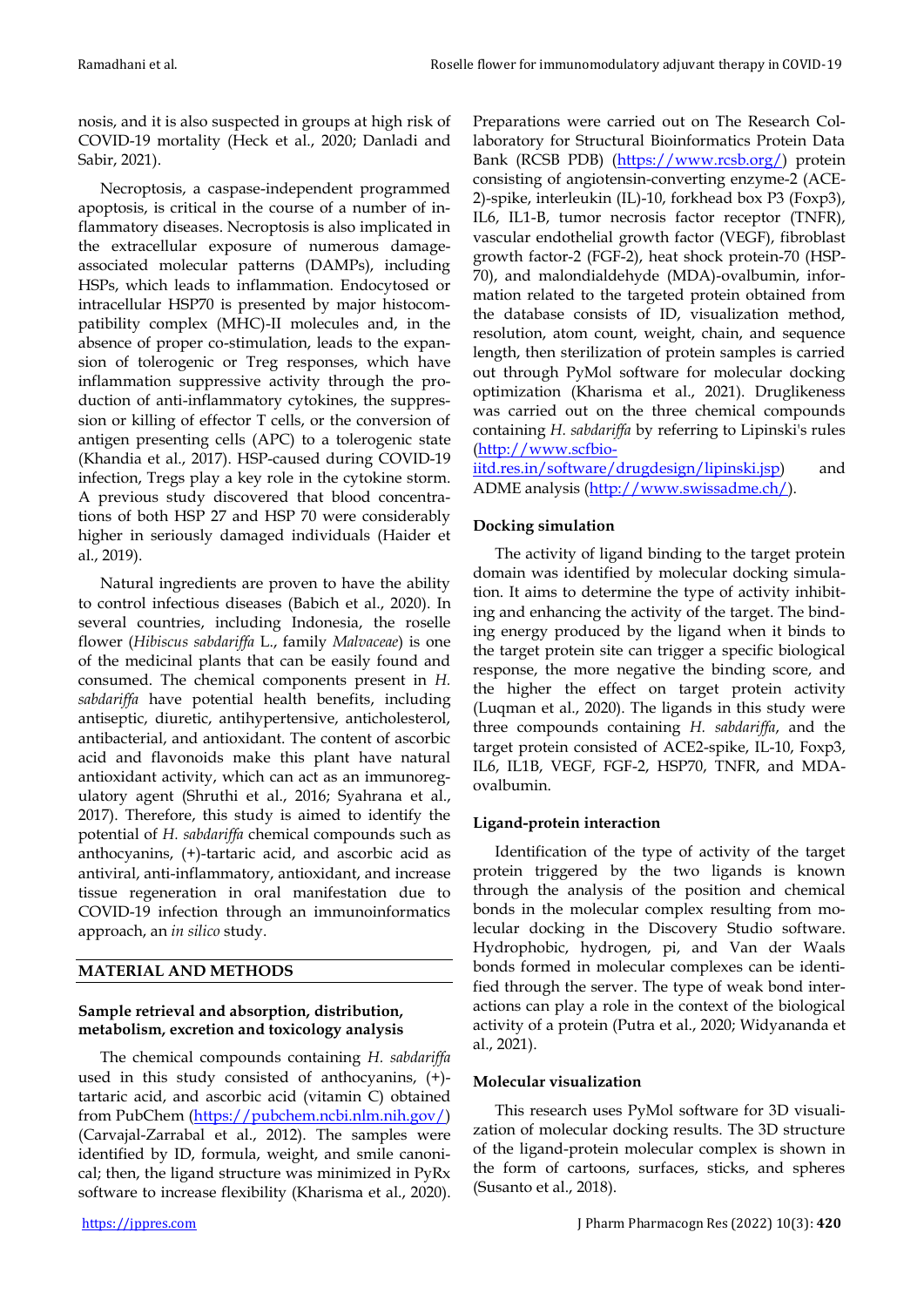## **RESULTS**

Ligand samples consisting of anthocyanins, (+) tartaric acid, and ascorbic acid (vitamin C) were obtained with information on ID, formula, weight, and canonical smile. All of the bioactive compounds containing *H. sabdariffa* were classified as drug candidates based on Lipinski and ADME predictions (Tables 1 and 2). Protein samples consisting of ACE2-spike, IL-10, Foxp3, IL6, IL1B, VEGF, FGF-2, HSP70, TNFR, and MDA-ovalbumin were obtained from the RCSB database. PDB was obtained with information on ID, visualization method, resolution, atom count, weight, chain, and sequence length (Table 3). Based on the results of molecular docking simulations, anthocyanins containing *H. sabdariffa* have the most negative binding energy compared to other compounds. This

**Table 1.** Results of ligand sample preparation and drug-likeness.

indicates that anthocyanins were predicted to affect the activity of target proteins, such as inhibition and enhancement (Table 4). All docked protein complexes were shown with cartoons structure, transparent surfaces, and colored selection based on their constituent structures, then for ligands displayed with sticks structure (Fig. 1). Identification of molecular interactions and binding positions on the docked proteinligand complex (Fig. 2) showed that the binding of anthocyanins to all target proteins resulted in noncovalent bond interactions consisting of Van der Waals, pi, and hydrogen (Table 5). These interactions contribute to the formation of the protein-ligand complex and initiate the formation of an activity response on the target protein consisting of enhancement and inhibition.

| Compound              | <b>CID</b> | Formula           | <b>Molecular weight (Dalton)</b> |          |          |             |             |  |  |
|-----------------------|------------|-------------------|----------------------------------|----------|----------|-------------|-------------|--|--|
|                       |            |                   | ( >500)                          | LOGP(>5) | HBD (>5) | HBA $(>10)$ | MR (40-130) |  |  |
| Anthocyanin           | 145858     | $C_{15}H_{11}O^+$ | 207.000                          | 4.190    | 0        |             | 65.395      |  |  |
| (+)-Tartaric acid     | 444305     | $C_4H_6O_6$       | 150.000                          | $-2.122$ | 4        | 6           | 27.285      |  |  |
| Ascorbic acid (vit C) | 54670067   | $C_6H_8O_6$       | 176.000                          | $-1.407$ | 4        | 6           | 35.256      |  |  |

## **Table 2.** ADME analysis results.

| Compound          | Water solubility (Log S) subhead | <b>Pharmacokinetics subhead</b> | Topological surface (Å) |  |  |
|-------------------|----------------------------------|---------------------------------|-------------------------|--|--|
| Anthocyanin       | -3.47/Highly soluble             | GI absorption: High             | 13.14                   |  |  |
|                   |                                  | Synthetic accessibility: 2.78   |                         |  |  |
| (+)-Tartaric acid | -0.02/Very soluble               | GI absorption: Low              | 115.06                  |  |  |
|                   |                                  | Synthetic accessibility: 2.57   |                         |  |  |
| Ascorbic acid     | -0.10/Soluble                    | GI absorption: High             | 107.22                  |  |  |
|                   |                                  | Synthetic accessibility: 3.47   |                         |  |  |

**Table 3.** Results of preparation of target protein samples from RCSB PDB.

| Name            | <b>PDBID</b> | Visualization<br>method | Resolution (Å)           | <b>Atom count</b> | Weight (kDa) | Chain   | <b>Sequence</b><br>length (mer) |  |
|-----------------|--------------|-------------------------|--------------------------|-------------------|--------------|---------|---------------------------------|--|
| ACE-Spike       | 7KJ2         | Electron<br>microscopy  | 3.60                     | 28560             | 495.88       | A,B,C,D | 1234 & 615                      |  |
| $IL-10$         | 1INR         | X-Ray                   | 2.00                     | 1114              | 18.67        | Α       | 160                             |  |
| Foxp3           | 4WK8         | X-Ray                   | 3.40                     | 2243              | 33.05        | C, D    | 82                              |  |
| IL <sub>6</sub> | 1IL6         | <b>NMR</b>              | $\overline{\phantom{a}}$ | 166               | 21.01        | Α       | 185                             |  |
| IL1B            | 4G6J         | X-Ray                   | 2.03                     | 4769              | 64.49        | Α       | 158                             |  |
| <b>TNFR</b>     | 1EXT         | X-Ray                   | 1.85                     | 2887              | 36.98        | A, B    | 2887                            |  |
| <b>VEGF</b>     | 2VPF         | X-Ray                   | 1.93                     | 6782              | 95.59        | A, B    | 102                             |  |
| FGF-2           | 1BLA         | <b>NMR</b>              | $\blacksquare$           | 1221              | 17.35        | A       | 155                             |  |
| HSP70           | 1S3X         | X-Ray                   | 1.84                     | 3375              | 42.75        | Α       | 382                             |  |
| MDA-ovalbumin   | 10VA         | X-Ray                   | 1.95                     | 12269             | 172.44       | Α       | 386                             |  |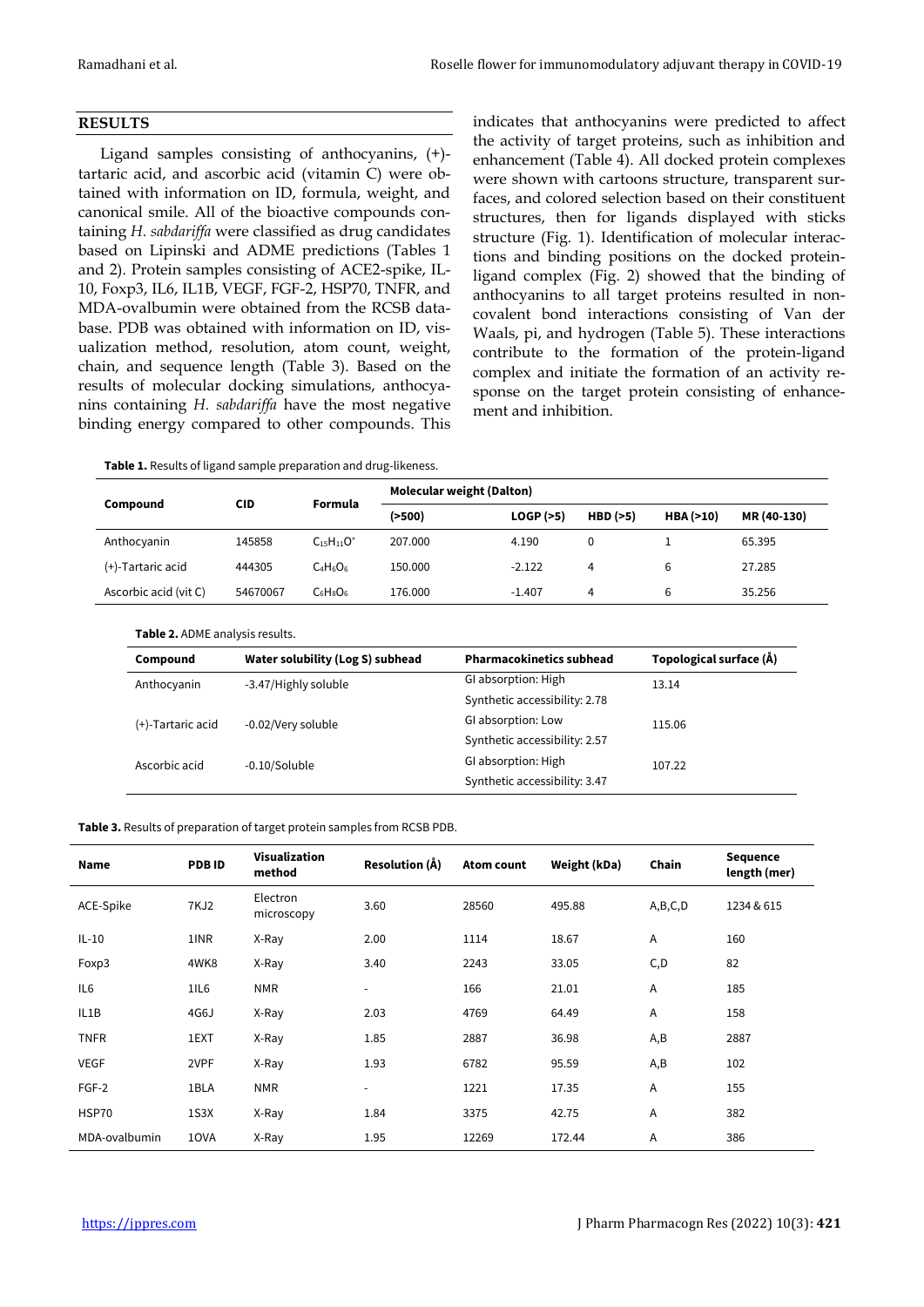|               | <b>Grind position</b> | <b>Binding affinity</b> |                  |                                                                                                                                                                                                                                                                                          |
|---------------|-----------------------|-------------------------|------------------|------------------------------------------------------------------------------------------------------------------------------------------------------------------------------------------------------------------------------------------------------------------------------------------|
| <b>Target</b> | Ligand                | Centre                  | <b>Dimension</b> | (kcal/mol)<br>$-7.5$<br>$-4.9$<br>$-5.4$<br>$-7.6$<br>$-4.2$<br>$-5.2$<br>$-7.1$<br>$-4.7$<br>$-4.5$<br>$-7.5$<br>$-4.2$<br>$-5.2$<br>$-6.5$<br>$-4.7$<br>$-5.5$<br>$-7.1$<br>$-5.0$<br>$-5.8$<br>$-6.0$<br>$-3.5$<br>$-4.8$<br>$-6.5$<br>$-4.7$<br>$-5.5$<br>$-7.1$<br>$-5.0$<br>$-5.8$ |
| ACE-spike     | Anthocyanin           | X: 206.507              | X: 102.969       |                                                                                                                                                                                                                                                                                          |
|               | (+)-Tartaric acid     | Y: 179.855              | Y: 106.384       |                                                                                                                                                                                                                                                                                          |
|               | Ascorbic acid         | Z: 202.947              | Z: 190.431       |                                                                                                                                                                                                                                                                                          |
| $IL-10$       | Anthocyanin           | X: 12.458               | X: 55.622        |                                                                                                                                                                                                                                                                                          |
|               | (+)-Tartaric acid     | Y: 21.380               | Y: 38.549        |                                                                                                                                                                                                                                                                                          |
|               | Ascorbic acid         | Z: 4.399                | Z: 66.373        |                                                                                                                                                                                                                                                                                          |
| Foxp3         | Anthocyanin           | $X: -14.567$            | X: 47.543        |                                                                                                                                                                                                                                                                                          |
|               | (+)-Tartaric acid     | $Y: -5.463$             | Y: 53.499        |                                                                                                                                                                                                                                                                                          |
|               | Ascorbic acid         | $Z: -5.627$             | Z: 49.495        |                                                                                                                                                                                                                                                                                          |
| IL6           | Anthocyanin           | X: 13.025               | X: 45.583        |                                                                                                                                                                                                                                                                                          |
|               | (+)-Tartaric acid     | Y: 21.380               | Y: 38.549        |                                                                                                                                                                                                                                                                                          |
|               | Ascorbic acid         | Z: 4.399                | Z: 66.373        |                                                                                                                                                                                                                                                                                          |
| IL1B          | Anthocyanin           | X: 18.487               | X: 41.087        |                                                                                                                                                                                                                                                                                          |
|               | (+)-Tartaric acid     | $Y: -12.108$            | Y: 41.866        |                                                                                                                                                                                                                                                                                          |
|               | Ascorbic acid         | Z: -36.277              | Z: 37.665        |                                                                                                                                                                                                                                                                                          |
| <b>TNFR</b>   | Anthocyanin           | $X: -3.833$             | X: 92.579        |                                                                                                                                                                                                                                                                                          |
|               | (+)-Tartaric acid     | Y: 32.637               | Y: 67.184        |                                                                                                                                                                                                                                                                                          |
|               | Ascorbic acid         | Z: -4.686               | Z: 68.334        |                                                                                                                                                                                                                                                                                          |
| <b>VEGF</b>   | Anthocyanin           | $X: -7.420$             | X: 52.634        |                                                                                                                                                                                                                                                                                          |
|               | (+)-Tartaric acid     | $Y: -1.430$             | Y: 48.545        |                                                                                                                                                                                                                                                                                          |
|               | Ascorbic acid         | $Z: -4.507$             | Z: 39.120        |                                                                                                                                                                                                                                                                                          |
| IL1B          | Anthocyanin           | X: 18.487               | X: 41.087        |                                                                                                                                                                                                                                                                                          |
|               | (+)-Tartaric acid     | $Y: -12.108$            | Y: 41.866        |                                                                                                                                                                                                                                                                                          |
|               | Ascorbic acid         | $Z: -36.277$            | Z: 37.665        |                                                                                                                                                                                                                                                                                          |
| <b>TNFR</b>   | Anthocyanin           | $X: -3.833$             | X: 92.579        |                                                                                                                                                                                                                                                                                          |
|               | (+)-Tartaric acid     | Y: 32.637               | Y: 67.184        |                                                                                                                                                                                                                                                                                          |
|               | Ascorbic acid         | Z: -4.686               | Z: 68.334        |                                                                                                                                                                                                                                                                                          |
| <b>VEGF</b>   | Anthocyanin           | $X: -7.420$             | X: 52.634        | $-6.0$                                                                                                                                                                                                                                                                                   |
|               | (+)-Tartaric acid     | $Y: -1.430$             | Y: 48.545        | $-3.5$                                                                                                                                                                                                                                                                                   |
|               | Ascorbic acid         | $Z: -4.507$             | Z: 39.120        | $-4.8$                                                                                                                                                                                                                                                                                   |

| Table 4. Molecular docking simulation results. |
|------------------------------------------------|
|                                                |

## **DISCUSSION**

COVID-19 is an infectious disease that triggers inflammatory responses and cell death apart that it also involves immunopathogenesis (Li et al., 2020). Manifestations of COVID-19 that arise due to disturbance of immunity, such as lymphopenia caused by decreasing expression of T cells and natural killer cells (NK-Cells), as well as the appearance of oral manifestations due to cytokine storm in COVID-19, namely a significant increase in the expression of IL-1β, IL-6, IL-10, monocyte chemoattractant protein-1 (MCP- 1/CCL2), granulocyte colony-stimulating factor (G-CSF), TNF-α, macrophage inflammatory protein-1 alpha (MIP-1α/CCL3) (Luo et al., 2021; López-Collazo et al., 2020)

These conditions can trigger oral lesions such as erosion and ulceration as a typical manifestation of COVID-19. Increased expression of neutrophils decreased lymphocyte activity, and increased antibodydependent activity can trigger the appearance of aphthous like ulcers, geographic tongue*,* and petechiae in COVID-19 patients (Amorim Dos Santos et al., 2020; Vieira et al., 2021). Immunomodulation may be a po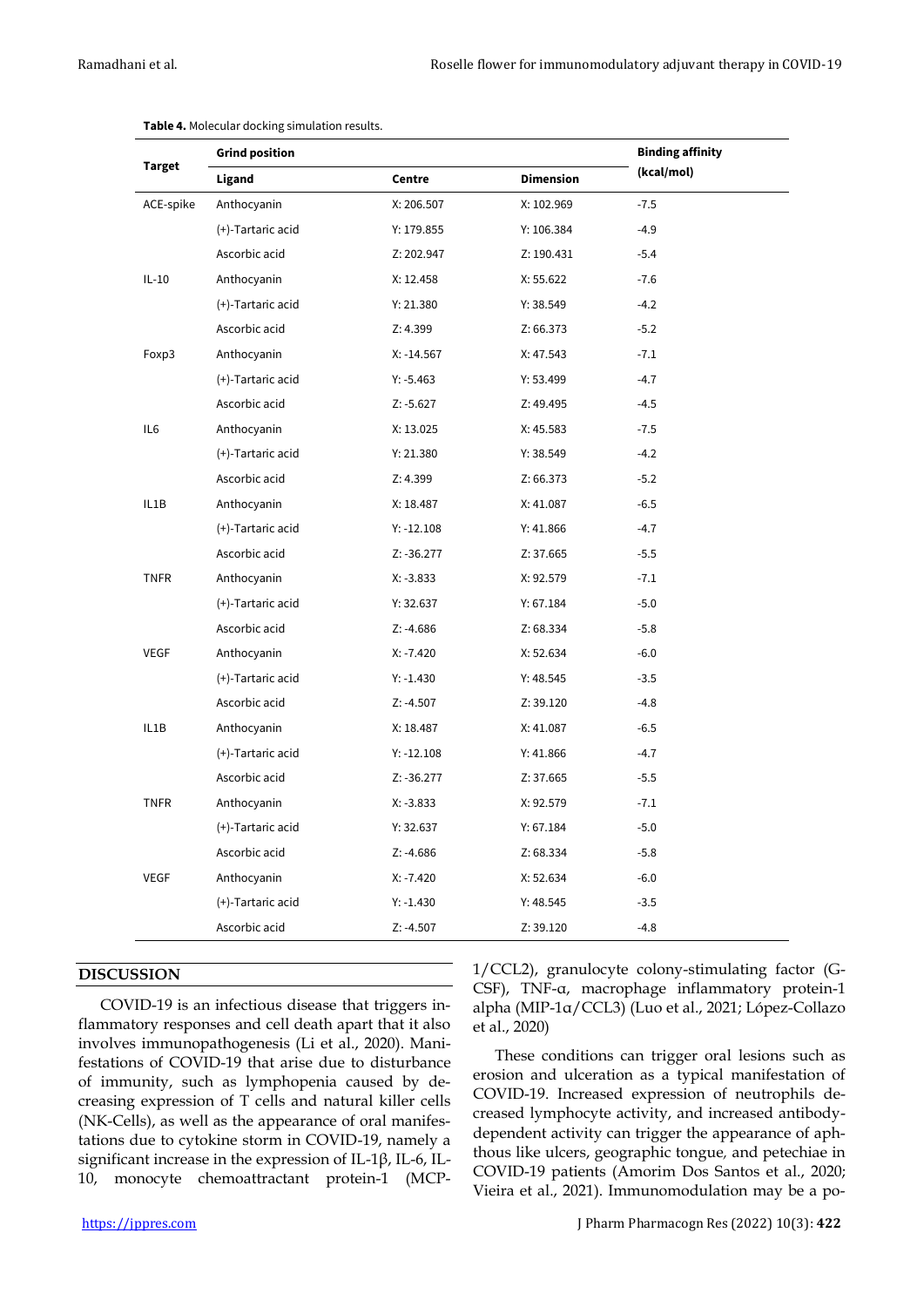tential therapy for COVID-19 as pegylated interferon (IFN) alpha-2a and 2b can stimulate the innate antiviral response of SARS-CoV-2 that infects the host (Velavan and Meyer, 2020).

Various herbal plants have been discovered to have great potential as alternative medicine and are the basis for the discovery of natural compounds for the development of therapeutic agents in the field of pharmacology. It is known that the lungs are the organ that is the most severely affected by COVID-19 virus, similar to SARS-CoV-2 infection. Therefore, special attention is paid to herbal plants that can protect the lungs and support the immune system (Babich et al., 2020). *H. sabdariffa* is one of the plants whose all parts have functional benefits for the human body, including as an immunomodulator in conditions infected with SARS-CoV-2 (Marpaung, 2020). Ethanol and aqueous extracts from *H. sabdariffa* flower petals have immunomodulatory functions by increasing the production of IL-10 and decreasing the production of pro-inflammatory cytokines such as TNF-α and IL-6 (Izquierdo-Vega et al., 2020). Cytokine storms are very common in severe COVID-19 patients, which are characterized by the excessive and uncontrolled release of pro-inflammatory cytokines (Dewi et al., 2021). It is suggested *H. sabdariffa* may prevent the occurrence of cytokine storms in COVID-19 patients through the immunomodulation mechanism.

Research on the safety of *H. sabdariffa* conducted by Sari et al. (2016) stated that the lethal dose 50 (LD50) of *H. sabdariffa* ethanol extract was 850.90 mg/kg body weight against Sprague Dawley rats (classified as mildly toxic, LD50 >500 - 5000 mg) (Sari et al., 2016). The preclinical test results above are needed to proceed to the clinical trial phase to find the effect of *H. sabdariffa* flower capsules at a dose of 500 mg/day for 30 days on IL-10 expression in healthy volunteers. The results of research conducted by Syahrana et al. (2017) stated that administration of capsules of *H. sabdariffa* flower powder at a dose of 500 mg/day for 30 days had an effect on increasing the expression of IL-10, but within normal limits in healthy volunteers. The immunostimulatory effect of *H. sabdariffa* is due to the content of phenolic compounds and flavonoids (flavonols and anthocyanins) (Syahrana et al., 2017).

The molecular docking method used in this study was blind to screen the binding of a ligand to determine the activity response to the target protein (Kharisma et al., 2020). The results of molecular docking simulations show that the greater the binding affinity produced by a ligand when it binds to a specific domain of the target protein, the more negative it can increase protein activity, and this activity refers to the research objectives (Widyananda et al., 2021). Binding affinity is an energy produced by a complex of protein molecules and ligands when they bind through a docking simulation (Luqman et al., 2020).

| Molecular complex         | <b>Molecular interaction</b>                                                  |  |  |  |
|---------------------------|-------------------------------------------------------------------------------|--|--|--|
| Anthocyanin-ACE2-Spike    | Van der Waals: Arg120, Arg102, Ile128, Ile101, Asn121, Gly103, Trp104, Phe194 |  |  |  |
|                           | Pi: Ile203, Phe192, Ile119, Val227                                            |  |  |  |
| Anthocyanin-IL-10         | Van der Waals: Phe37, Val91                                                   |  |  |  |
|                           | Pi: Ala80, Val76, Met77, Tyr72, Phe30,                                        |  |  |  |
| Anthocyanin-Foxp3         | Van der Waals: Thr368, Phe374, Arg375                                         |  |  |  |
|                           | Pi: Phe371, Trp381, Pro378, Arg375                                            |  |  |  |
| Anthocyanin-IL6           | Pi: Leu94, Leu26. Leu98                                                       |  |  |  |
| Anthocyanin-IL1B          | Pi: Val100, Ala115                                                            |  |  |  |
|                           | Hydrogen: Lys97                                                               |  |  |  |
| Anthocyanin-TNFR          | Pi: Arg77, Cys96, Val95                                                       |  |  |  |
|                           | Hydrogen: Cys96                                                               |  |  |  |
| Anthocyanin-VEGF          | Van der Waals: Ser50, Phe47, Tyr45, Ile43                                     |  |  |  |
|                           | Pi: Ile46, Phe36                                                              |  |  |  |
|                           | Van der Waals: Leu12, Asn111, Leu107, Asn113, Phe21, Glu105, Lys30            |  |  |  |
| Anthocyanin-FGF-2         | <b>Pi:</b> Met151, Leu149, Pro150                                             |  |  |  |
| Anthocyanin-HSP70         | Pi: Asp10, Val369, Asp199, Tyr15                                              |  |  |  |
| Anthocyanin-ovalbumin-MDA | Van der Waals: Leu185, Tyr161, Phe165, Met123, Arg186, Lys137                 |  |  |  |
|                           | <b>Pi</b> : Leu182, Tyr138, Phe134                                            |  |  |  |

**Table 5.** Results of identification of molecular interactions.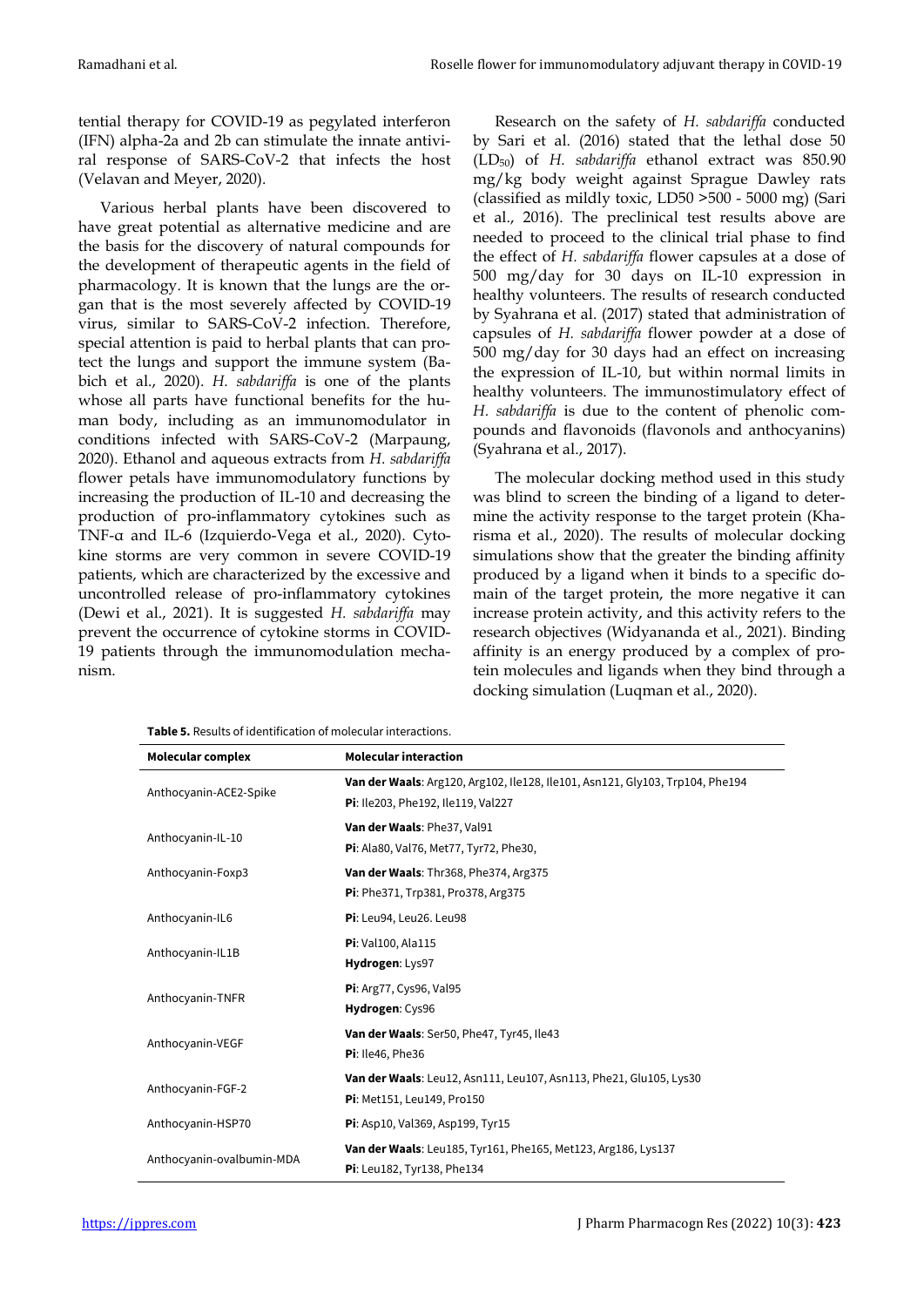

Based on the results of molecular docking *(in silico), H. sabdariffa* flower extract contains anthocyanin, *(+)-*tartaric acid then compared with ascorbic acid against several markers such as the glycoprotein spike SARS-CoV-2 and hACE-2, IL-10, Foxp3 , IL-6, IL1BR, TNFR, VEGF, FGF-2, HSP-70, ovalbumin. The results showed that *H. sabdariffa* flower extract could inhibit the binding between ACE-2 and spike SARS-CoV-2 and the binding of TNF-R with TNF-α. In addition, *H. sabdariffa* can increase IL-10, Foxp3, which are anti-inflammatory markers. In the results, from molecular docking (*in silico*). It was also found that *H. sabdariffa* flower extract can reduce the secretion of pro-inflammatory cytokines such as IL-6 and IL1, but increase VEGF and FGF-2, which are markers of neovascularization, anthocyanin also act as antioxidants

through an increase in HSP-70 and ovalbumin, also decrease MDA. Anthocyanins more inhibited the binding of ACE-2 to the SARS-CoV-2 spike than tartaric acid and ascorbic acid. Anthocyanins are more effective in enhancing IL-10, VEGF, FGF-2, HSP-70, Foxp3, ovalbumin, and decrease IL-1B, IL6, TNFR compared to tartaric acid and ascorbic acid. By inhibiting the binding of ACE 2 to the SARS-CoV-2 spike, anthocyanins have the potential as antivirals during the virus attachment process. In addition, antiinflammatory potential of anthocyanins through the mechanism of increasing IL-10 and Foxp3 cytokines in macrophages and inhibiting TNFα-TNFR binding. This allows a decrease of pro-inflammatory cytokines such as IL-6. Anthocyanin is one of the compounds in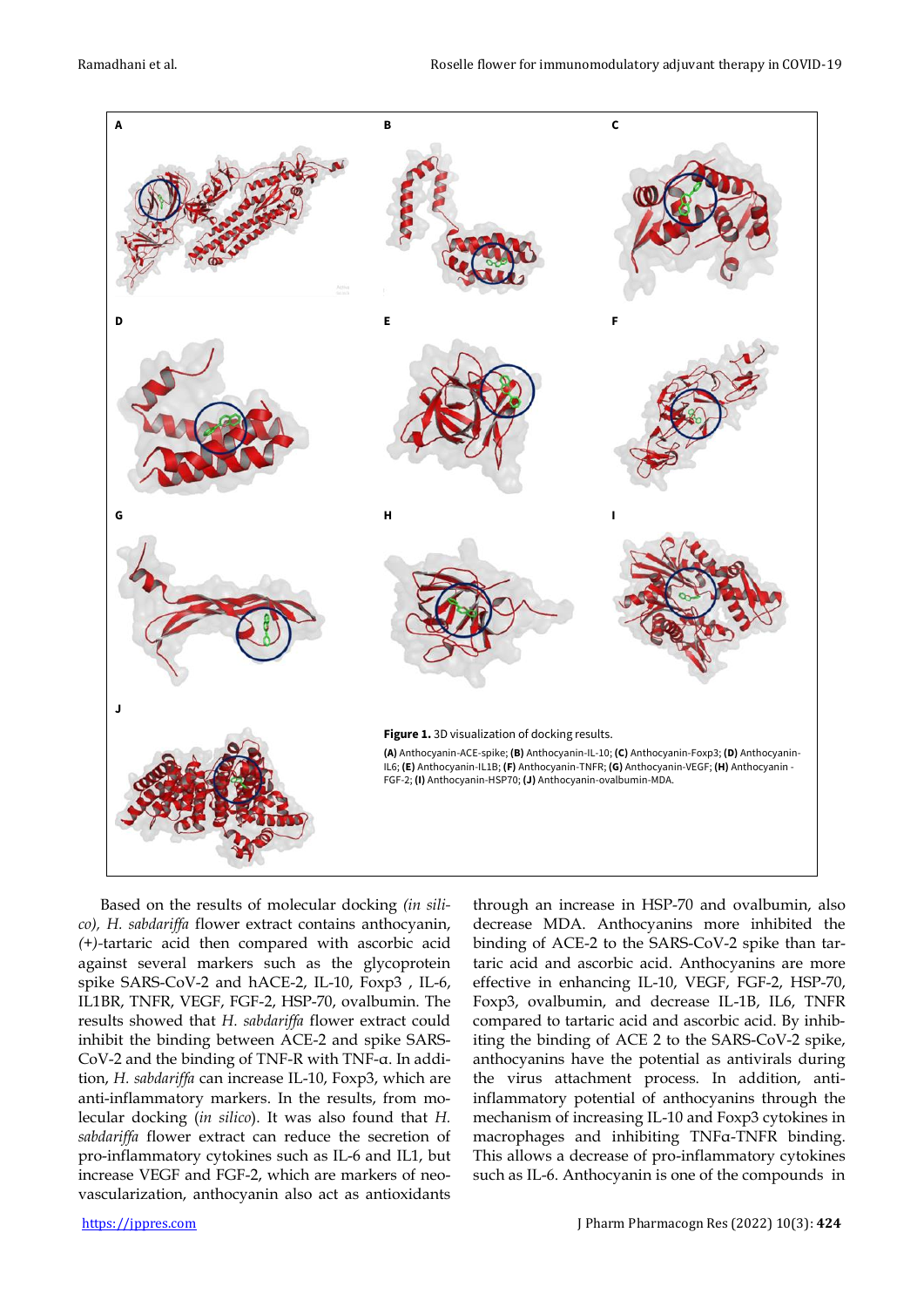

*H. sabdariffa* flower, which has the ability as an immunomodulator. Anthocyanins can regulate the immune system, which has decreased in SARS-CoV-2 infected patients (Al-Snafi, 2016). Besides, anthocyanins are able to act as anti-inflammatory and antioxidants, which may overcome the oral manifestations of COVID-19 due to the inflammatory response, which also supports the immunomodulating activity (Al-Snafi, 2016; Gollen et al., 2018).

Anthocyanins allow to generate an antiviral response through inhibition of the SARS-CoV-2, an ACE-glycoprotein complex during the viral attachment process because it binds to the ACE domain precisely blocking the Receptor Binding Domain (RBD) on the SARS-CoV-2 spike glycoprotein. Then,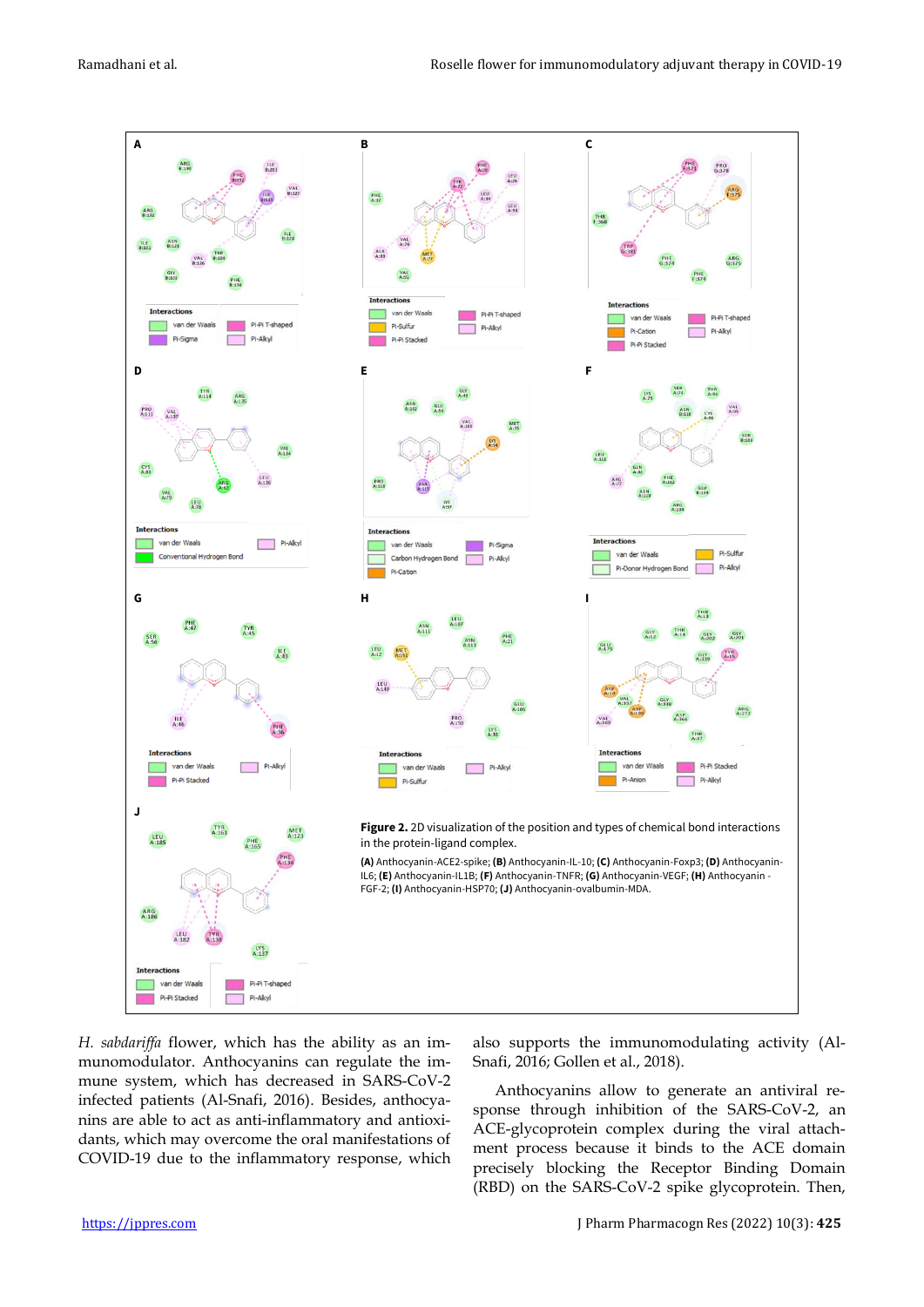the anti-inflammatory potential is also possessed by anthocyanins through the mechanism of stimulating the increase in IL-10 and Foxp3 cytokines in macrophages. Anthocyanins also inhibit the binding of TNFα via TNFR. This allows a decrease in the release of pro-inflammatory cytokines and inhibition of IL-6 is also possible through M1/M2 polarization. Anthocyanins contained in *H. sabdariffa* are predicted to trigger an increase in tissue regeneration through stimulation of VEGF and FGF-2, then anthocyanin compounds also increase the activity of the HSP70 chaperon protein and reduce MDA through ovalbumin as an antioxidant biomarker. The weak bond interactions identified in the docking complex play a role in initiating the formation of specific biological responses. These interactions are played by hydrogen bonds, hydrophobicity, Van der Waals, and pi. Weak bonds are also possible to trigger the stability of the ligand-protein binding complex so that specific responses can run (Susanto et al., 2018; Widyananda et al., 2021).

Anti-inflammatory and antioxidant properties of *H. sabdariffa* flower play an important role in immunomodulatory activity (Fakeye, 2008; Mishra et al., 2012). The intensity of the inflammatory response is controlled by the recruitment of inflammatory cells into the inflammatory lesion (Zhang and An, 2007). The role of chemokines and adhesion molecules in modulating the immune response, leading to a substantial disturbance of mediators' expression, leads to the enhancement or inhibition of the immune response (Sokol and Luster, 2015). The *H. sabdariffa* flower mediates its inhibitory effect on the inflammatory immune response through modulation of the expression of chemokines and adhesion molecules, as well as inhibition of humoral antibody formation and phagocytic ability (Umeoguaju et al., 2021).

In COVID-19 therapy, it is often associated with providing nutrition in the form of ascorbic acid. Ascorbic acid accumulates in phagocytic cells, such as neutrophils, and can promote chemotaxis, phagocytosis, generate reactive oxygen species, and ultimately kill microbes (Arrigoni and De Tullio, 2002). Ascorbic acid can also remove strong free radicals in plasma, protecting cells against oxidative damage caused by reactive oxygen species (ROS) (Reang et al., 2021). Furthermore, it can reduce the inflammatory reaction by inhibiting TNF-α and nuclear factor *kappa* B, which are the main pro-inflammatory transcription factors (Atiqi et al., 2020).

Based on this present study, anthocyanins in *H. sabdariffa* flowers are predicted to trigger an increase in tissue regeneration through stimulation of VEGF and FGF-2 and increase the activity of the HSP70 chaperon protein and reduce MDA through ovalbu-

min as an antioxidant marker. However, this study is a preliminary study using a bioinformatic approach (*in silico*). Further study is still required to elucidate the mechanism *H. sabdariffa* flower as COVID-19 oral manifestation treatment with better study design and examination.

# **CONCLUSION**

Virtual screenings through molecular docking, an *in silico* study targeting ACE2-spike, IL-10, Foxp3, IL6, IL1B, VEGF, FGF-2, HSP70, TNFR and MDAovalbumin showed that anthocyanins in *H. sabdariffa* act as an antioxidant natural biomaterial has active compounds that potential as adjuvant immunoregulators therapy, which may play an important role in increasing wound regeneration of oral manifestation of severe acute respiratory syndrome coronavirus 2 (SARS-CoV-2) as documented with bioinformatics exploration (*in silico*). Thus, further study is still needed to explore and elucidate the mechanism of *H. sabdariffa* active compound as a natural biomaterial for COVID-19 oral manifestations.

## **CONFLICT OF INTEREST**

The authors declare no conflicts of interest.

## **ACKNOWLEDGMENTS**

Authors would like to thank Faculty of Dental Medicine, Universitas Airlangga (Indonesia) for supporting this study (grant number: 212/UN.3/2021).

## **REFERENCES**

- Al-Snafi AE (2016) Pharmacological importance of *Clitoria ternatea*–A review. IOSR J Pharm 6(3): 68–83.
- Amorim Dos Santos J, Normando AGC, Carvalho da Silva RL, De Paula RM, Cembranel AC, Santos-Silva AR, Guerra ENS (2020) Oral mucosal lesions in a COVID-19 patient: New signs or secondary manifestations? Int J Infect Dis 97: 326–328.
- Arrigoni O, De Tullio MC (2002) Ascorbic acid: Much more than just an antioxidant. Biochim Biophys Acta 1569(1- 3): 1–9.
- Atiqi S, Hooijberg F, Loeff FC, Rispens T, Wolbink GJ (2020) Immunogenicity of TNF-inhibitors. Front Immunol 11: 312.
- Babich O, Sukhikh S, Prosekov A, Asyakina L, Ivanova S (2020) Medicinal plants to strengthen immunity during a pandemic. Pharmaceuticals 13(10): 313.
- Bell LCK, Meydan C, Kim J, Foox J, Butler D, Mason CE, Shapira SD, Noursadeghi M, Pollara G (2021) Transcriptional response modules characterize IL-1β and IL-6 activity in COVID-19. iScience 24(1): 101896.
- Carvajal-Zarrabal O, Barradas-Dermitz DM, Orta-Flores Z, Hayward-Jones PM, Nolasco-Hipólito C, Aguilar-Uscanga MG, Miranda-Medina A, Bujang KB (2012)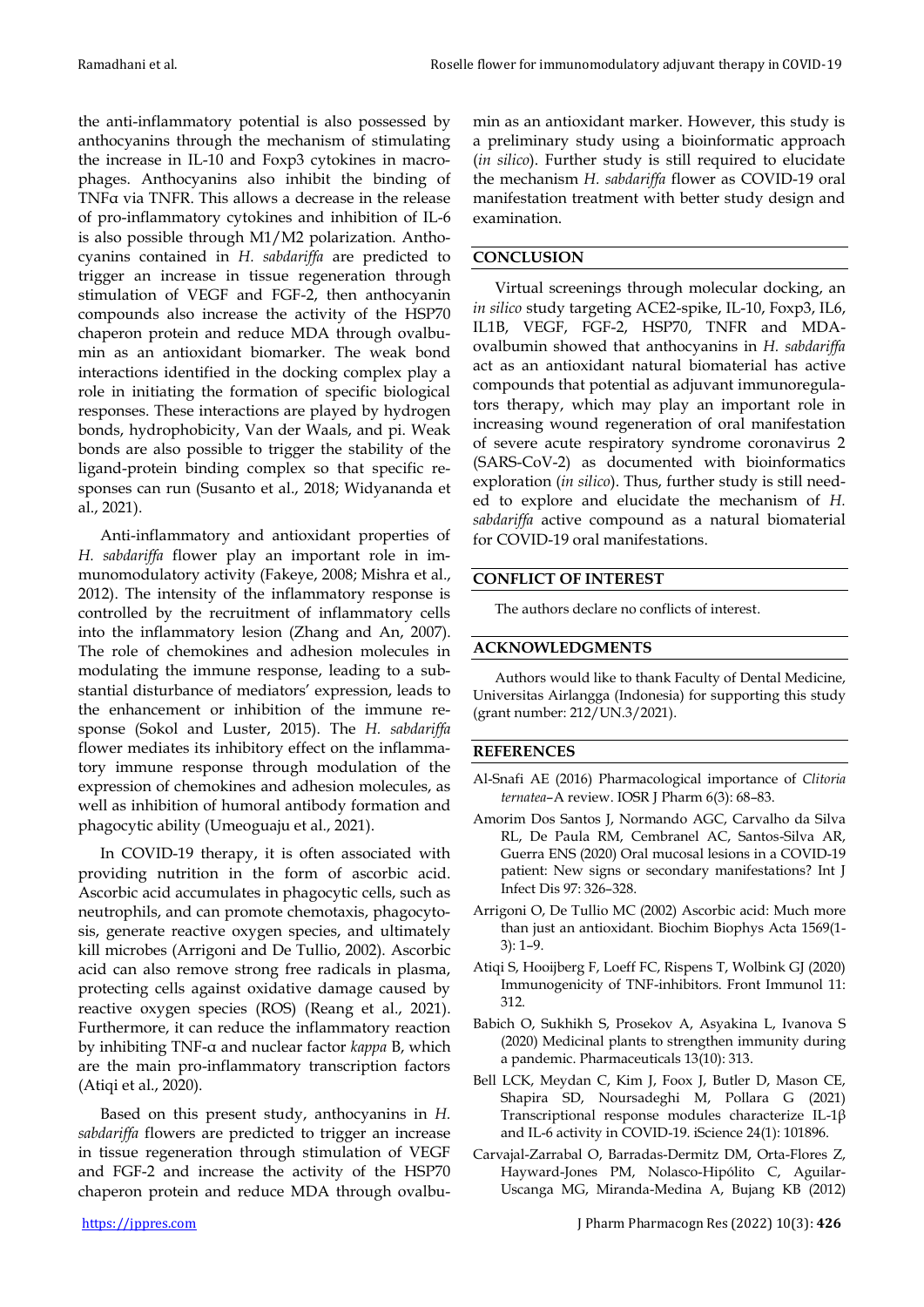*Hibiscus sabdariffa* L, roselle calyx, from ethnobotany to pharmacology. J Exp Pharmacol 4: 25–39.

- Coomes EA, Haghbayan H (2020) Interleukin-6 in Covid-19: A systematic review and meta-analysis. Rev Med Virol 30(6): 1–9.
- Danladi J, Sabir H (2021) Innate immunity, inflammation activation and heat-shock protein in COVID-19 pathogenesis. J Neuroimmunol 358: 577632.
- Dewi AMC, Dagradi EM, Wibowo P (2021) The effect of high dose vitamin C (ascorbic acid) on proinflammatory cytokines in COVID-19. Med Health Sci J 5(1): 46–50.
- Díaz Rodríguez M, Jimenez Romera A, Villarroel M (2020) Oral manifestations associated with COVID‐19. Oral Dis DOI: [10.1111/odi.13555](https://dx.doi.org/10.1111%2Fodi.13555)
- Diomede F, Marconi GD, Fonticoli L, Pizzicanella J, Merciaro I, Bramanti P, Mazzon E, Trubiani O (2020) Functional relationship between osteogenesis and angiogenesis in tissue regeneration. Int J Mol Sci 21(9): 3242.
- Fakeye T (2008) Toxicity and immunomodulatory activity of fractions of *Hibiscus sabdariffa* Linn (family Malvaceae) in animal models. Afr J Tradit Complement Altern Med 5(4): 394–398.
- Galvan-Pena S, Leon J, Chowdhary K, Michelson DA, Vijaykumar B, Yang L, Magnuson A, Manickas-Hill Z, Piechocka-Trocha A, Worrall DP, Hall KE, Ghebremichael M, Walker BD, Li JZ, Yu XG, Mathis D, Benoist C (2020) Profound Treg perturbations correlate with COVID-19 severity. bioRxiv [Preprint]. 12(11): 416180.
- Gani MA, Nurhan AD, Maulana S, Siswodihardjo S, Shinta DW, Khotib J (2021) Structure-based virtual screening of bioactive compounds from Indonesian medical plants against severe acute respiratory syndrome coronavirus-2. J Adv Pharm Technol Res 12: 120–126.
- Gollen B, Mehla J, Gupta P (2018) *Clitoria ternatea* Linn: A herb with potential pharmacological activities: Future prospects as therapeutic herbal medicine. J Pharma Reports 3(1): 1000141.
- Haider T, Simader E, Glück O, Ankersmit HJ, Heinz T, Hajdu S, Negrin LL (2019) Systemic release of heatshock protein 27 and 70 following severe trauma. Sci Rep 9(1): 9595.
- Heck TG, Ludwig MS, Frizzo MN, Rasia-Filho AA, Homem de Bittencourt PI (2020) Suppressed anti-inflammatory heat shock response in high-risk COVID-19 patients: Lessons from basic research (inclusive bats), light on conceivable therapies. Clin Sci (Lond) 134(15): 1991– 2017.
- Iranmanesh B, Khalili M, Amiri R, Zartab H, Aflatoonian M (2021) Oral manifestations of COVID‐19 disease: A review article. Dermatol Ther 34(1): e14578.
- Izquierdo-Vega JA, Arteaga-Badillo DA, Sánchez-Gutiérrez M, Morales-González JA, Vargas-Mendoza N, Gómez-Aldapa CA, Castro-Rosas J, Delgado-Olivares L, Madrigal-Bujaidar E, Madrigal-Santillán E (2020) Organic acids from roselle (*Hibiscus sabdariffa* L.)—A

brief review of its pharmacological effects. Biomedicines 8(5): 100.

- Jiang XW, Zhang Y, Zhang H, Lu K, Yang SK, Sun GL (2013) Double-blind, randomized, controlled clinical trial of the effects of diosmectite and basic fibroblast growth factor paste on the treatment of minor recurrent aphthous stomatitis. Oral Surg Oral Med Oral Pathol Oral Radiol 116(5): 570–575.
- Khandia R, Munjal AK, Iqbal HMN, Dhama K (2017) Heat shock proteins: Therapeutic perspectives in inflammatory disorders. Recent Pat Inflamm Allergy Drug Discov 10(2): 94–104.
- Kharisma VD, Ansori ANM, Widyananda MH, Utami SL, Nugraha AP (2020) Molecular simulation: The potency of conserved region on E6 HPV-16 as a binding target of black tea compounds against cervical cancer. Biochem Cell Arch 20(Suppl 1): 2795–2802.
- Kharisma VD, Widyananda MH, Ansori ANM, Nege A, Naw SW, Nugraha AP (2021) Tea catechin as antiviral agent via apoptosis agonist and triple inhibitor mechanism against HIV-1 infection: A bioinformatics approach. J Pharm Pharmacogn Res 9(4): 435–445.
- Li S, Zhang Y, Guan Z, Li H, Ye M, Chen X, Shen J, Zhou Y, Shi ZL, Zhou P, Peng K (2020) SARS-CoV-2 triggers inflammatory responses and cell death through caspase-8 activation. Signal Transduct Target Ther 5(1): 235.
- López-Collazo E, Avendaño-Ortiz J, Martín-Quirós A, Aguirre LA (2020) Immune response and COVID-19: A mirror image of sepsis. Int J Biol Sci 16(14): 2479–2489.
- Luo XH, Zhu Y, Mao J, Du RC (2021) T cell immunobiology and cytokine storm of COVID-19. Scand J Immunol 93(3): e12989.
- Luqman A, Kharisma VD, Ruiz RA, Götz F (2020) *In silico* and *in vitro* study of trace amines (TA) and dopamine (DOP) interaction with human alpha1-adrenergic receptor and the bacterial adrenergic receptor QseC. Cell Physiol Biochem 54: 888–898.
- Marpaung A (2020) Tinjauan manfaat bunga telang (*Clitoria ternatea* L.) bagi kesehatan manusia. J Funct Food Nutraceutical 1(2): 47–69.
- Mehri F, Rahbar AH, Ghane ET, Souri B, Esfahani M (2021) Changes in oxidative markers in COVID-19 patients. Arch Med Res 52(8): 843–849.
- Mishra N, Tandon VL, Gupta R (2012) Immunomodulation by *Hibiscus rosa-sinensis*: Effect on the humoral and cellular immune response of *Mus musculus*. Pak J Biol Sci 15(6): 277–283.
- Plum SM, Vu HA, Mercer B, Fogler WE, Fortier AH (2004) Generation of a specific immunological response to FGF-2 does not affect wound healing or reproduction. Immunopharmacol Immunotoxicol 26(1): 29–41.
- Putra WE, Kharisma VD, Susanto H (2020) The exploration of medicinal plants' phytochemical compounds as potential inhibitor against human α-3 nicotinic acetylcholine receptors: The insight from computational study. AIP Conf Proc 2231(1): 040078.
- Reang J, Sharma PC, Thakur VK, Majeed J (2021) Understanding the therapeutic potential of ascorbic